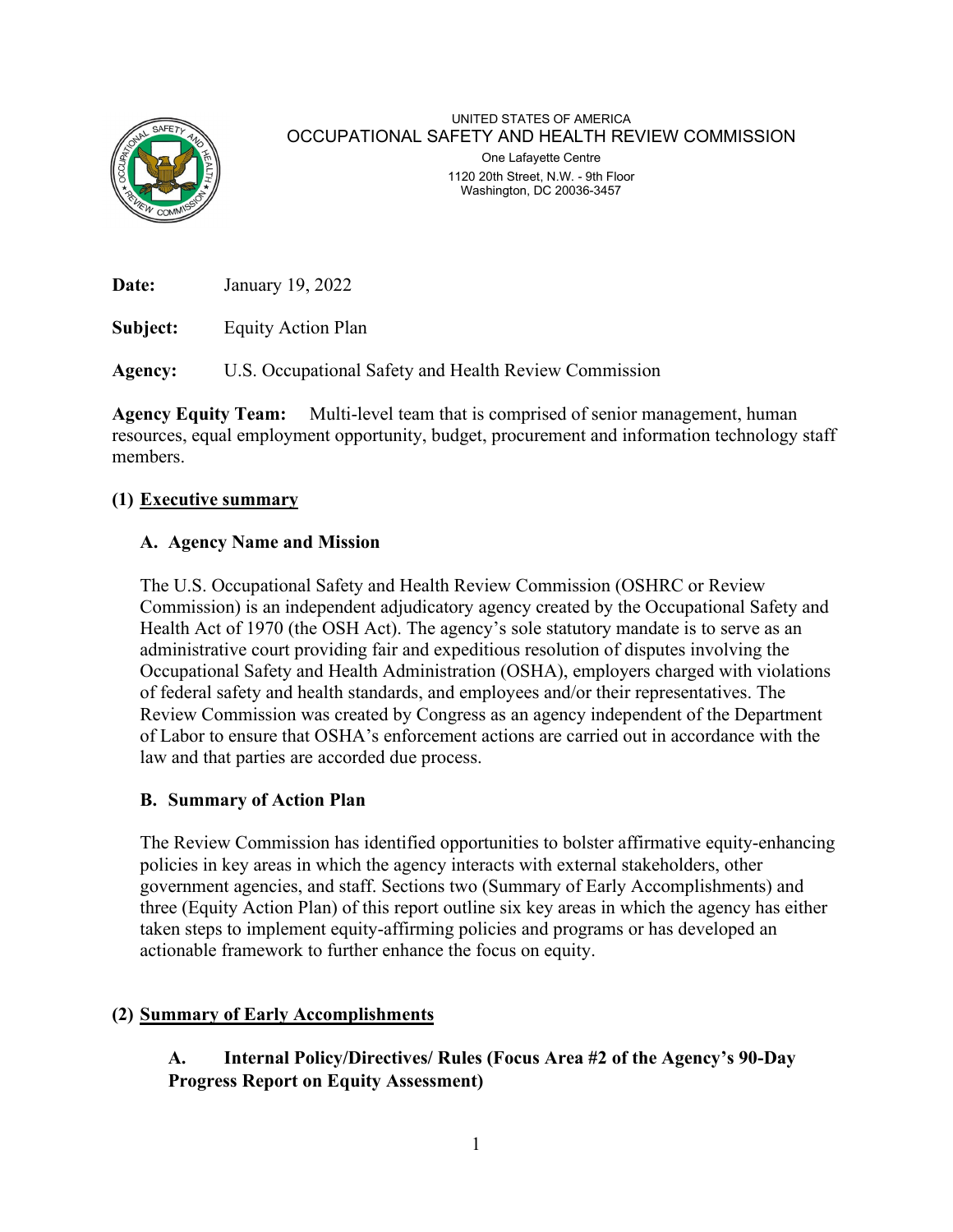The equity team conducted a line-level review of all policy documents with open discussion on the potential impacts of each policy on equitable outcomes. Agency leadership has reviewed and updated several policies to ensure that they comply with applicable federal nondiscrimination laws and are free of both implicit and explicit biases. The following actions were taken to ensure that our policies and practices foster diversity, equity, inclusion, and accessibility:

- 1. Developed and issued to all agency personnel an Equity and Access Policy Statement to demonstrate our leadership's commitment to ensuring that current agency programs and policies and all future agency endeavors are implemented equitably.
- 2. Updated the agency's strategic plan for fiscal years 2022 to 2026, to include goals and measures for promoting diversity, equity, inclusion, accessibility, and organizational excellence, including a culture of professionalism, mutual respect, and organizational pride, and ensuring that staff members are adequately trained and developed in these areas.
- 3. Solicited feedback from our staff and external stakeholders (e.g., strategic planning committee, alert and notice on the agency's website) regarding our draft 2022 to 2026 Strategic Plan.
- 4. Revised several agency directives (e.g., telework; hours of work; recruitment, relocation, and retention incentives; occupant emergency plan; professional liability insurance; phased retirement; smoking, vaping, and using smokeless tobacco; attorney-advisor hiring) to remove gendered language and, where applicable, recognize all types of family structure.
- 5. Distributed an anonymous survey to gather feedback from employees and on-site contractors about work environment issues.
- 6. Held staff meetings between senior leadership and supervisors, as well as one-onone meetings, to ensure that all employee views and opinions are heard on various work-related topics.
- 7. Revised the agency's equal employment opportunity statement to demonstrate the agency's commitment to diversity, equity, inclusion, and accessibility in all respects, including hiring.
- 8. Began collecting demographic data from job applicants to measure how our recruiting efforts are available and accessible to the broadest pool of applicants.
- 9. Implemented enhancements to employees' work-life balance without sacrificing performance and accountability (e.g., expanded our telework program, revised the agency's core hours to allow more flexibility with employee work schedules).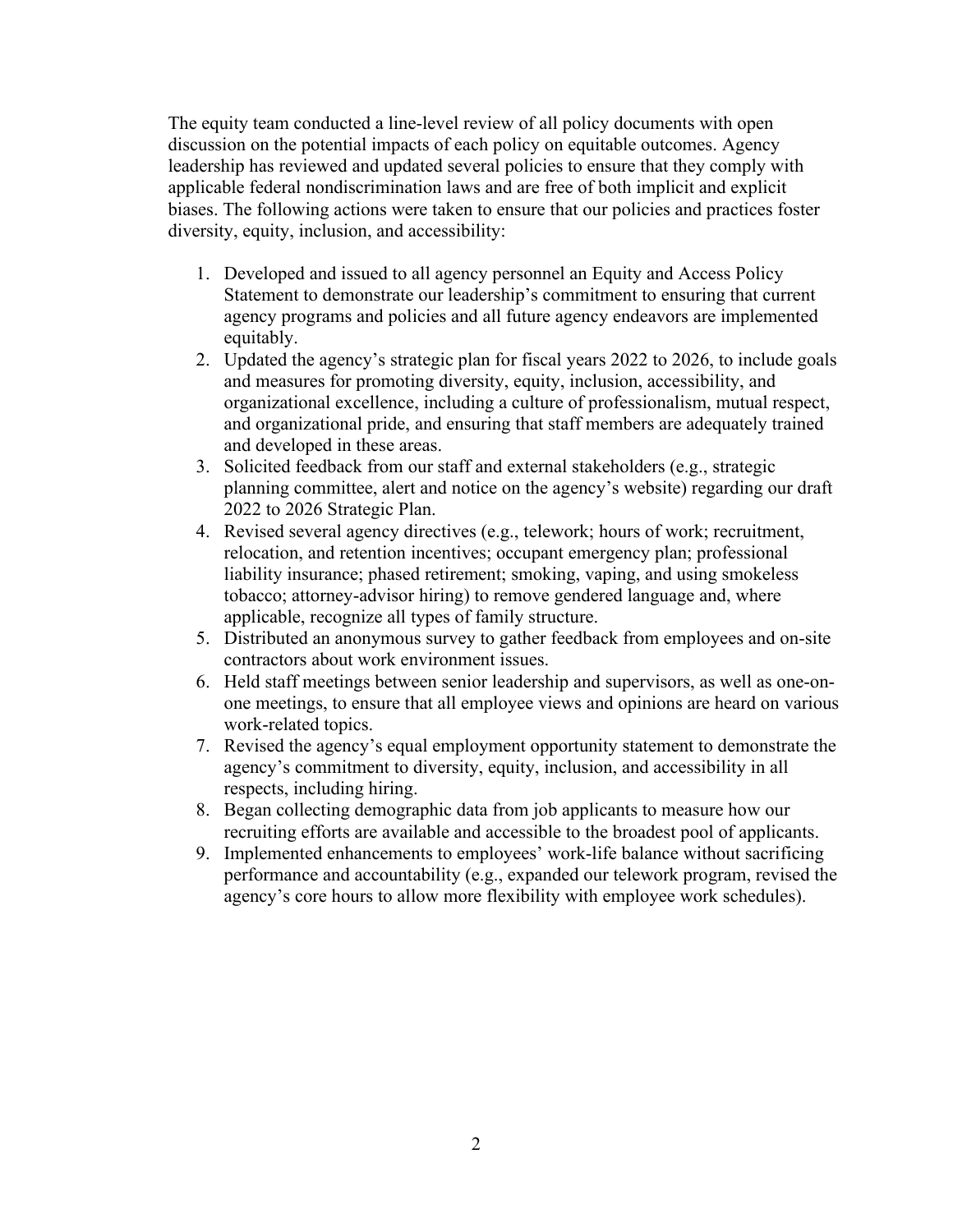## **B. Electronic Case Management System (Focus Area #3 from the Agency's 90- Day Progress Report on Equity Assessment)**

The Review Commission recognizes that its ability to gauge the impact of expanding availability of instructional material in a language other than English will be difficult. Therefore, the Review Commission looks to address equitable access and usage of its electronic case management system by ensuring that instructional guides for using the application are available in the most requested alternative language (Spanish). By making the instructional material available, our gauge will be a measure of the number of requests for the same information above what is currently being sought.

The Review Commission will use translation mechanisms to provide existing printed instructional information in Spanish. Considering that Spanish is the second most requested language of users, the Review Commission believes that we can impact wider user comprehension of the application.

Data required to identify individuals as members of underserved communities is not collected or tracked by the Review Commission. Quantifying the effect of enhancements to this system will be measured as a net total change in public requests for foreign language instructional assistance. The agency would expect to have instructional material translated and available on our website within 18 months of the acceptance of the endeavor.

The Review Commission will track the project by making translated instructional documents available via our website. Transitional milestones:

- o Identify documents to be translated;
- o Engage translation vendor;
- o Obtain translated material; and
- o Post translated material to Review Commission's public website [\(https://www.oshrc.gov\)](https://www.oshrc.gov/)

## **C. Language Access (Focus Area #4 of the Agency's 90-Day Progress Report on Equity Assessment)**

The Review Commission's Language Access Plan ensures that English as a Second Language (ESL) individuals who interact with the Commission are provided with language translation and/or interpretation services. These services ensure fair and equitable treatment for all persons regardless of their native/primary language. The Review Commission offers publication and document translation, telephonic interpreter service, and in-person interpreter service for our adjudicatory proceedings. The agency has been successful at providing these services in an equitable manner by providing interpretations in an individual's native language. Although Spanish has been the most requested language for translation and interpretation, our Language Access Plan affords all ESL individuals access to services that they may not have other means to obtain. As the Review Commission focuses on gathering data to support expanding our language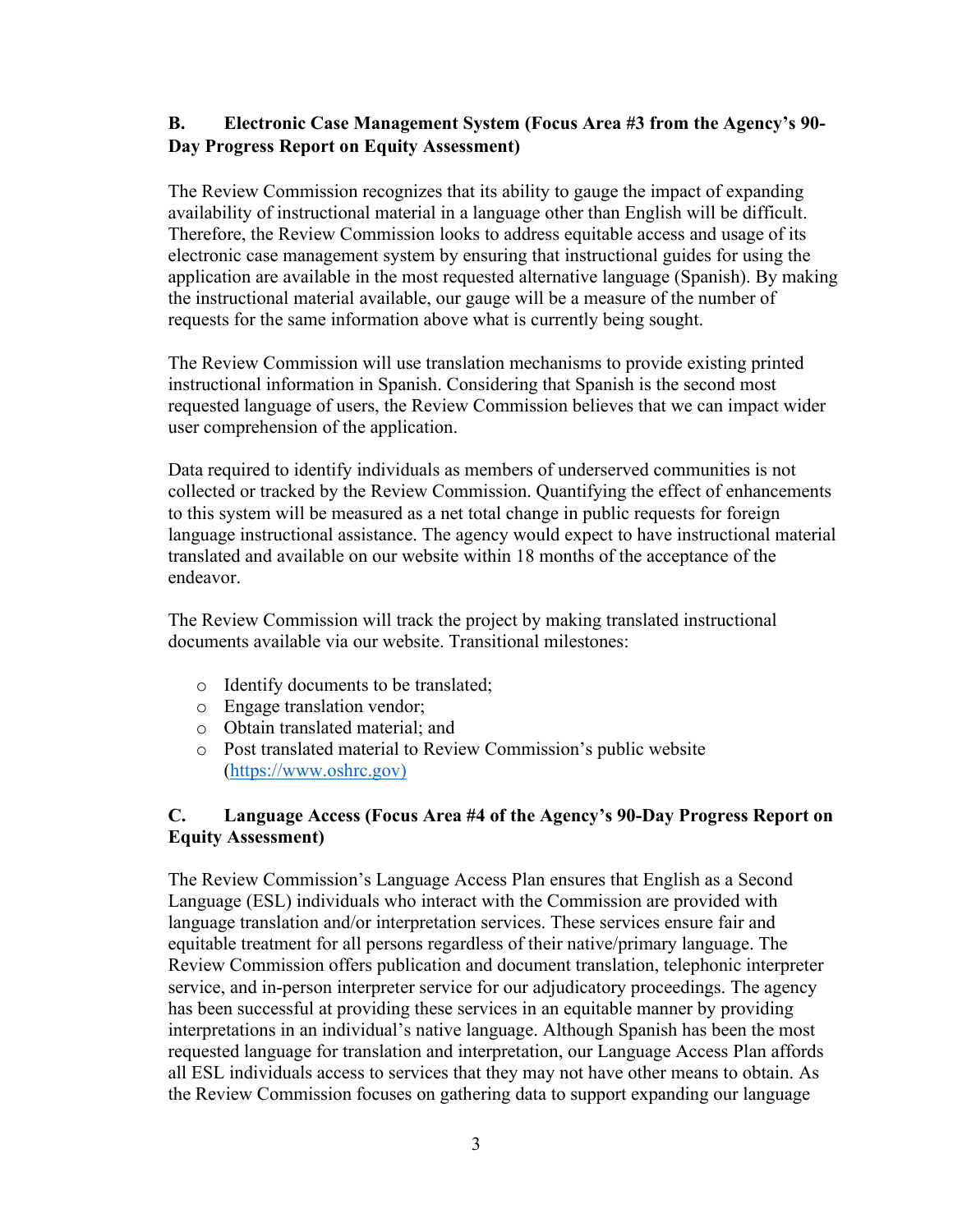services, our current Plan continues to satisfy the mandate of Executive Order 13985 to advance equity for all stakeholders.

## **D. Adjudication Process (Focus Area #5 of the Agency's 90-Day Progress Report on Equity Assessment)**

As a result of iterative review processes with a renewed focus on equitable outcomes, the Review Commission has ensured accessibility to its adjudication process by:

- Revising its rules of procedure so that they are presented in plain language;
- Implementing an electronic filing system that provides access to all aspects of a pending case, and permits self-represented parties the option for paper filing in the event of a hardship;
- Posting agency procedures, procedural rules, and guidelines explaining the adjudication process on the Review Commission website in both English and Spanish;
- Ensuring access to small employers through the Commission's Simplified Proceedings, which eliminates the formality and filings required in conventional adjudicatory proceedings; and
- Permitting employers to participate in our proceedings as self-represented parties and engage fully in the litigation of their cases.

## **E. Equity Training (Focus Area #6 of the Agency's 90-Day Progress Report on Equity Assessment)**

The Review Commission strives to maintain a diverse and inclusive work environment that establishes a sense of belonging among its staff. To ensure that our workforce is educated on these principles, all Review Commission employees and contractors completed a training course titled, "Diversity, Equity, Inclusion, and Accessibility: Implementing Executive Order 14035 in the Federal Workplace." Diversity, equity, and inclusion training was intended to assist staff at all levels to work better with colleagues of differing identities and backgrounds. The training also aimed to build awareness and skills which support marginalized employees and helps to cultivate a safe, compassionate, and equitable office culture where everyone feels valued.

## **(3) Equity Action Plan**

## **Procurement (Focus Area #1 from the Agency's 90-Day Progress Report on Equity Assessment)**

## **A. Barrier to Equitable Outcome(s)**

The primary barrier to procurement opportunities for disadvantaged businesses is targeted access. Ensuring disadvantaged businesses have equitable access to procurement opportunities that are set aside for small business entities ensures enhanced opportunity for securing federal contract awards. Enhancing access requires both improvements to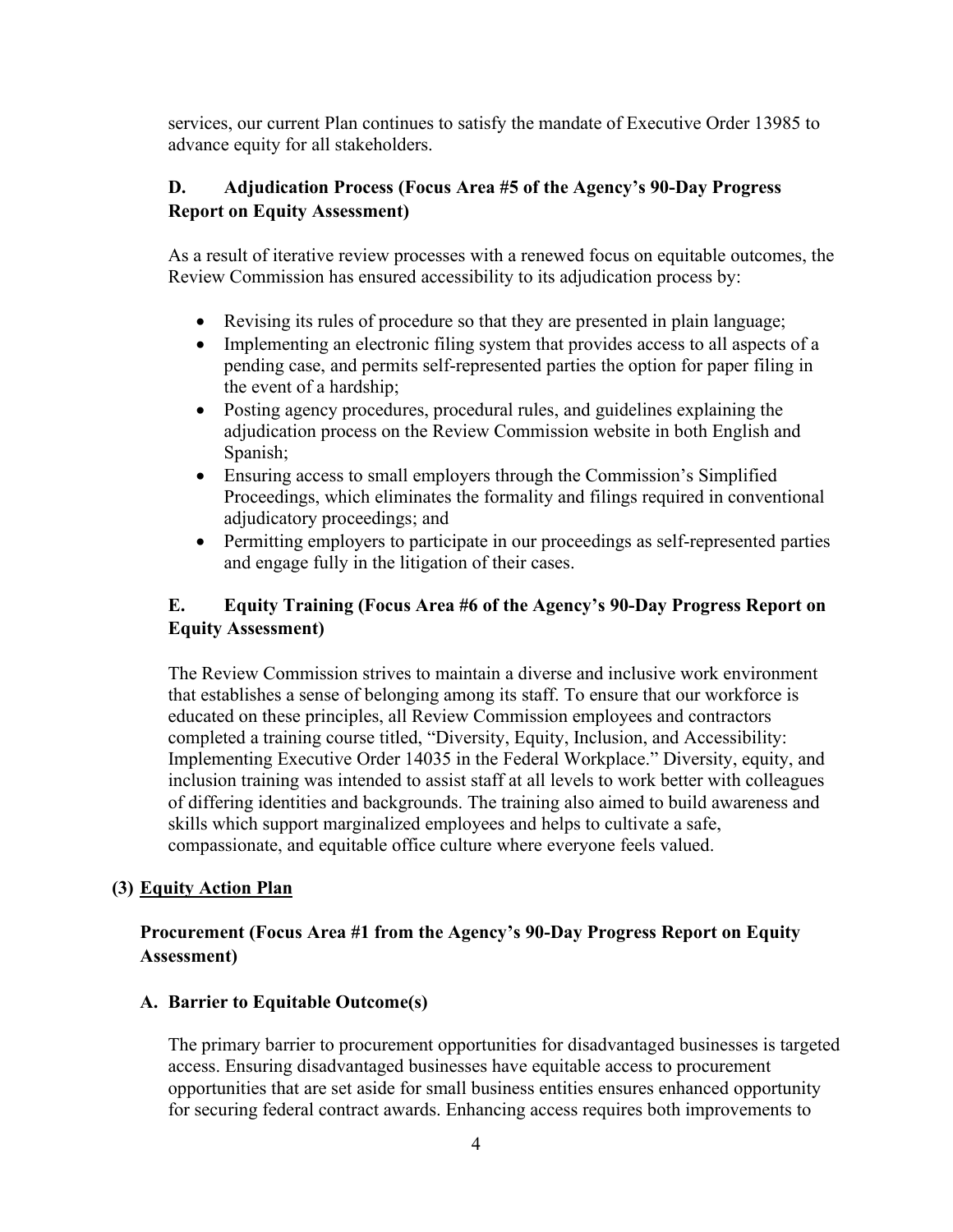agency-level procurement policy, as well as operational planning. For the purposes of procurement, underserved communities include businesses that meet the criteria of Title 13, Part 124 of the Code of Federal Regulations. Specifically, a small disadvantaged business (SDB) for purposes of any federal subcontracting program is a concern that qualifies as small under [Part 121 of Title 13](https://ecfr.federalregister.gov/current/title-13/part-121) for the size standard corresponding to the six-digit North American Industry Classification System code that is assigned by the contracting officer to the procurement at issue, and that is owned and controlled by one or more socially and economically disadvantaged individuals. A firm may represent that it qualifies as an SDB for any federal subcontracting program if it believes in good faith that it is owned and controlled by one or more socially and economically disadvantaged individuals.

### **B. Action and Intended Impact on Barrier**

OSHRC implemented a three-step approach to assess opportunities to better focus procurement toward more equitable outcomes. From that process, the agency has identified the following opportunities for expanding equitable access to procurement opportunities for SDBs.

- 1. Set goals that expand upon the current metrics related to both the number of procurement opportunities that are actively made available to SDBs and the agency spending that is awarded to this class of contractors.
- 2. Analyze program and agency-level procurement to identify areas to expand purchase opportunities to SDBs.
- 3. Interface with intragovernmental subject matter experts to discuss agency findings and identify possible programmatic enhancements on an iterative basis.

#### **C. Tracking Progress**

The target metrics related to equity in procurement will derive directly from step one of the equity procurement approaches. Targets will focus both on the percentage total number of procurement opportunities made available and the percentage total number of procurement dollars awarded to SDBs.

Success regarding expanding access to agency procurement opportunities for SDBs would essentially be a maximum percentage of the above metrics that can be achieved without detrimentally affecting agency operations. Metrics to be monitored with respect to operational efficiency are as follows:

- 1) Cost of increased staff hours for procurement personnel and administrative oversight.
- 2) Increased cost of actual goods and services due to decrease in economy-of-scale purchasing power when utilizing SBDs.